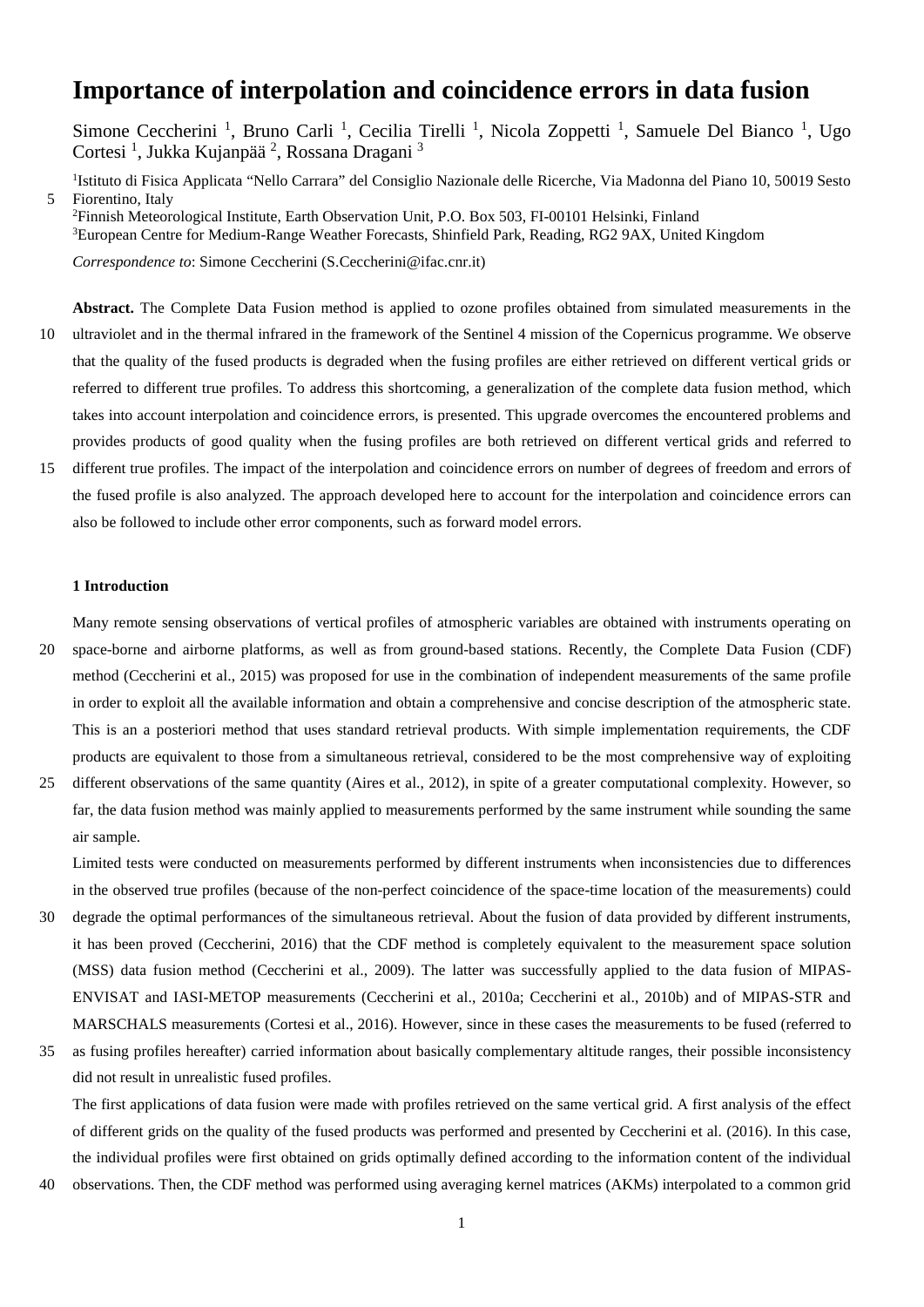optimized for the data fusion product. Compared to the case in which the individual retrievals are obtained directly on the grid optimized for the data fusion, the number of degrees of freedom (DOF) is reduced of about a quarter with this approach. Thus, in data fusion applications the choice of the retrieval grid can lead to an information content loss that cannot be restored with interpolation.

- 5 Here, we consider the general problem posed by the application of the CDF method to measurements performed by different instruments that are retrieved on different vertical grids and refer to different true profiles (which correspond to the case of fusing profiles measured in different geolocations). The analysis of this problem suggests a modification of the CDF method, taking into account interpolation and coincidence errors. We determine the expressions of these errors and show how they enter in the CDF formula. The study is performed using simulated measurements of ozone profiles obtained in the ultraviolet
- 10 and in the thermal infrared in the framework of the Sentinel 4 (S4) mission (ESA, 2017) of the Copernicus programme [\(http://www.copernicus.eu/main/sentinels\)](http://www.copernicus.eu/main/sentinels). The advantages in using a multispectral approach for observing ozone profiles from space have been studied, using simulated measurements, by Landgraf and Hasekamp (2007), Worden et al. (2007), Natraj et al., (2011), Hache et al. (2014) and Costantino et al. (2017), and, using real measurements, by Fu et al. (2013) and Cuesta et al. (2013). Two review papers on this subject are Lahoz et al. (2012) and Timmermans et al. (2015).
- 15 The paper is organized as follows: Section 2 presents an account of the problems that occur when the CDF method is applied to vertical profiles retrieved on different vertical grids and referring to different true profiles. In Section 3, we theoretically analyze the problems discussed in Section 2, and show how the CDF method can be modified to overcome them. In Section 4, we show how the solution proposed in Section 3 solves the problems discussed in Section 2. In Section 5, we describe how to deal with forward model errors. Conclusions are drawn in Section 6.

#### 20 **2 Application of the CDF method to profiles retrieved on different vertical grids and related to different true profiles**

The future atmospheric Sentinel missions of the Copernicus programme [\(http://www.copernicus.eu/main/sentinels\)](http://www.copernicus.eu/main/sentinels) will provide great scope and a real testbed for data fusion applications. The wealth of data that will become available from these missions will likely present technical challenges to many applications. With the use of data fusion, the number of products can be reduced while maintaining the information content of the original datasets. For this reason, we test the CDF method

- 25 on simulated data of the S4. We simulate two S4 ozone vertical profile measurements as they could be obtained from the Infrared Sounder (IRS) in the thermal infrared and from the Ultraviolet, Visible and Near-Infrared Sounding (UVN) spectrometer in the ultraviolet in the ultraviolet [\(http://www.eumetsat.int/website/home/Satellites/FutureSatellites/MeteosatThirdGeneration/MTGDesign/index.html\)](http://www.eumetsat.int/website/home/Satellites/FutureSatellites/MeteosatThirdGeneration/MTGDesign/index.html) onboard the MTG (Meteosat Third Generation) satellite. We refer to these two simulated measurements as TIR measurement
- 30 and UV measurement, respectively.

In order to evaluate the effect of the variability of vertical grids and of true profiles, three cases are considered:

- 1. The simulated measurements refer to the same true profile and are retrieved on the same vertical grid.
- 2. The simulated measurements refer to the same true profile but are retrieved on different vertical grids.
- 3. The simulated measurements refer to different true profiles and are retrieved on the same vertical grid.
- 35 In all three cases, the true profile and the vertical grid of the UV measurement are kept fixed and, when pertinent, are changed for the TIR measurement. For simplicity, we define the vertical grid of the data fusion product to coincide with the fixed grid of the UV measurement. In the following, the vertical grid of the fusion product is referred to as the fusion grid.
- For a meaningful comparison of the quality of fusing and fused profiles, it is necessary to have common a priori profiles and common a priori covariance matrices (CMs). Therefore, the a priori of the fusing profiles, which are produced with 40 individual a priori assumptions, have been modified using the method described in Ceccherini et al. (2014). In the comparisons, the same a priori profiles provided by the McPeters and Labow climatology (McPeters and Labow, 2012) are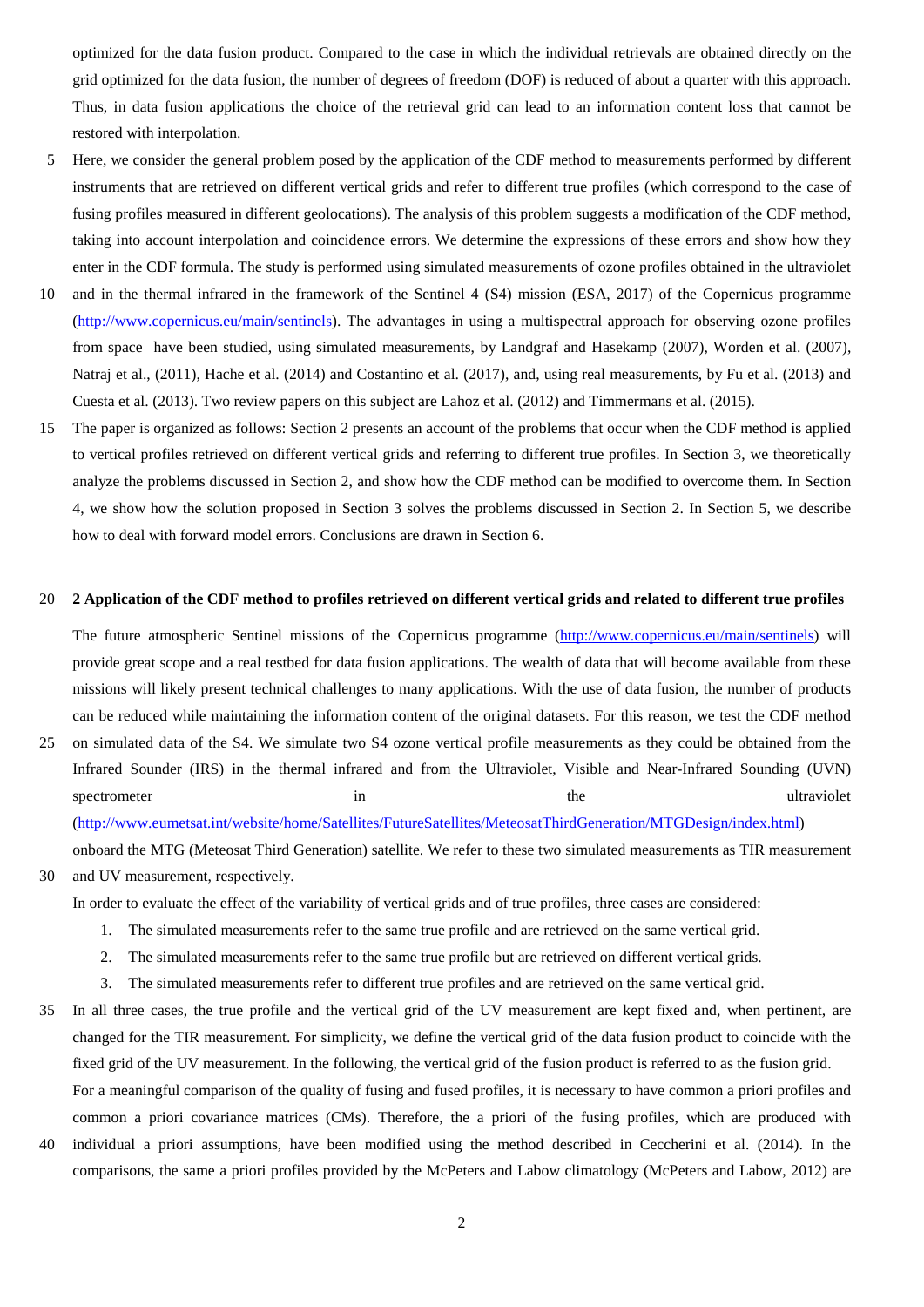used for all fusing and fused profiles. The a priori CMs are obtained using the standard deviation of the McPeters and Labow climatology when its value is larger than 20% of the a priori profile and a value of 20% of the a priori profile in the other cases. The off diagonal elements are calculated considering a correlation length of 6 km. The correlation length is used to reduce oscillations in the retrieved profile and the value of 6 km is typically used for nadir ozone profile retrieval (Liu et al.,

5 2010, Kroon et al., 2011, Miles et al., 2015). The results obtained in the three test cases are reported in Figures 1-3. These figures show in the left panel the true profiles, in the central panel the mean value of the true profiles and the profiles obtained from the measurements (TIR, UV and data fusion) and in the right panel the residuals, i.e. the differences between the three estimated profiles and the mean value of the true profiles.

10 We observe that, while in case 1 the differences between the profile obtained from the fusion and the mean of the true profiles are smaller than, or comparable to, those of the profiles obtained from the TIR and UV measurements, in cases 2 and 3 these differences are significantly larger. Therefore, in cases 2 and 3 the fusion provides a product of poorer quality than that of the single products.

These tests show that the CDF algorithm and the equivalent simultaneous retrieval work well in case 1, while they have

15 problems in cases 2 and 3, where the profiles are retrieved on different vertical grids and are referred to different true profiles, respectively.

The problem encountered in case 2 is due to the fact that the data fusion is made using estimates of the AKMs on the fusion grid (see Subsection 3.1) obtained by interpolation of the original AKMs (Ceccherini et al., 2016), which are only an approximation of the real AKMs on the fusion grid. We refer to this effect as *interpolation error*. The problem encountered

20 in case 3 is related to different true profiles and we refer to this effect as *coincidence error* because it occurs when fusing profiles that do not correspond to the same space-time location.

## **3 Method**

In this section, a theoretical analysis is performed to overcome the problems highlighted in the previous section. In Subsection 3.1, we recall the formulas of the CDF method in order to establish the formalism subsequently used in 25 Subsection 3.2, where an upgrade of the method is proposed.

## **3.1 CDF**

Let us assume to have N independent and simultaneous measurements of the vertical profile of an atmospheric target referred to the same space-time location. Performing the retrieval of the *N* measurements with the optimal estimation method (Rodgers, 2000), we obtain *N* vectors  $\hat{\mathbf{x}}_i$  (*i*=1, 2, …, *N*) here assumed to be estimates of the profiles made on a common

30 vertical grid. The use of a priori information ensures the possibility of having a common retrieval grid also in the case of observations with different vertical coverage.

The vectors  $\hat{\mathbf{x}}_i$  are characterized by the CMs  $\mathbf{S}_i$  and the AKMs  $\mathbf{A}_i$  (Ceccherini et al., 2003; Ceccherini and Ridolfi, 2010; Rodgers, 2000):

$$
\mathbf{S}_{i} \equiv \left\langle \boldsymbol{\sigma}_{i} \boldsymbol{\sigma}_{i}^{T} \right\rangle = \left(\mathbf{K}_{i}^{T} \mathbf{S}_{yi}^{-1} \mathbf{K}_{i} + \mathbf{S}_{ai}^{-1}\right)^{-1} \mathbf{K}_{i}^{T} \mathbf{S}_{yi}^{-1} \mathbf{K}_{i} \left(\mathbf{K}_{i}^{T} \mathbf{S}_{yi}^{-1} \mathbf{K}_{i} + \mathbf{S}_{ai}^{-1}\right)^{-1}, \tag{1}
$$

$$
\mathbf{A}_{i} = \frac{\partial \hat{\mathbf{x}}_{i}}{\partial \mathbf{x}} = \left(\mathbf{K}_{i}^{T} \mathbf{S}_{yi}^{-1} \mathbf{K}_{i} + \mathbf{S}_{ai}^{-1}\right)^{-1} \mathbf{K}_{i}^{T} \mathbf{S}_{yi}^{-1} \mathbf{K}_{i},
$$
\n(2)

where  $\sigma_i$  are the errors on  $\hat{\mathbf{x}}_i$  obtained by propagating the errors of the observations through the retrieval processes (noise 35 errors),  $\mathbf{K}_i$  are the Jacobians of the forward models,  $\mathbf{S}_{yi}$  are the CMs of the observations,  $\mathbf{S}_{ai}$  are the CMs of the a priori profiles and **x** is the true profile.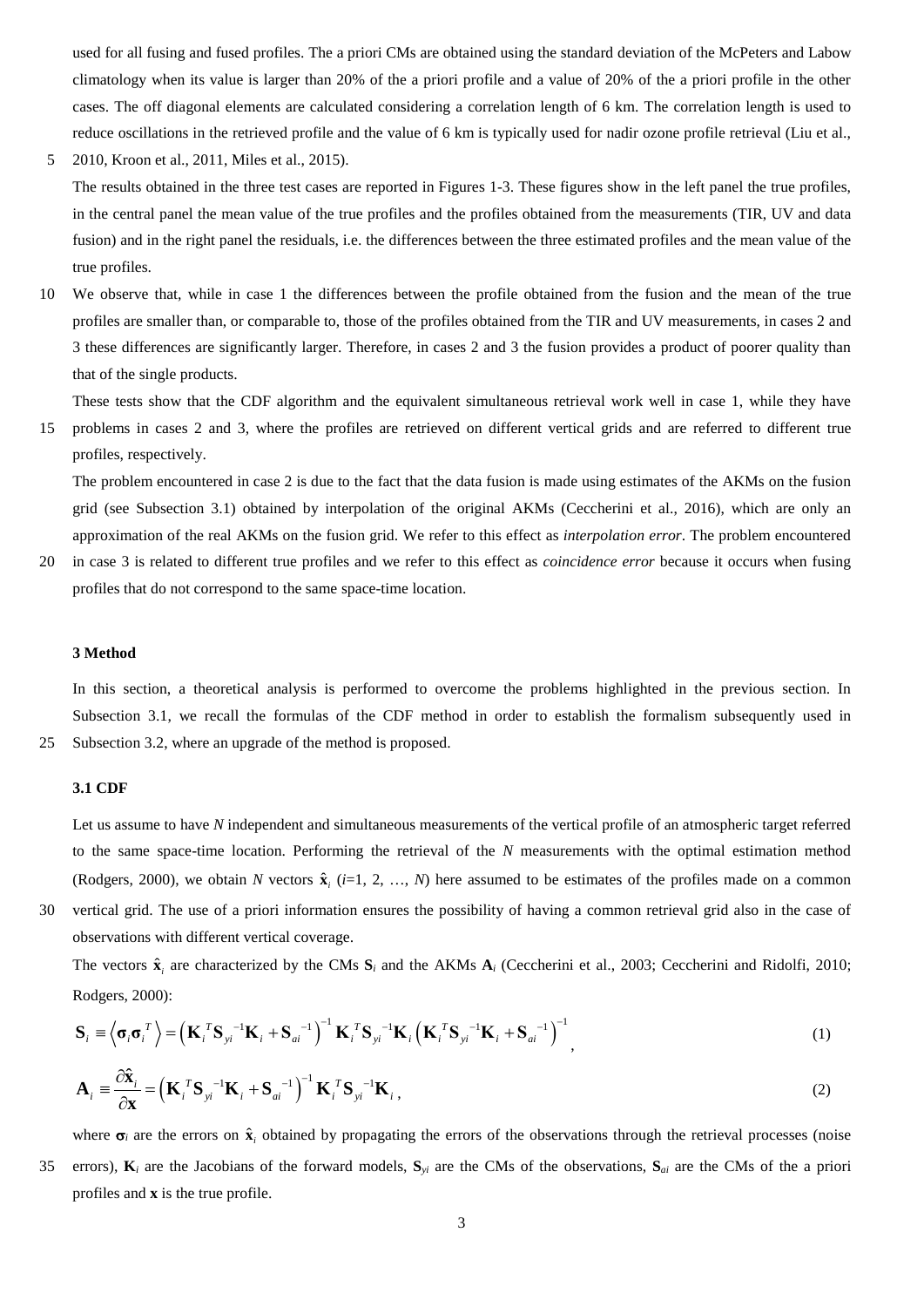The CDF solution for the considered profiles is given by (see Ceccherini et al., 2015)

$$
\mathbf{x}_{f} = \left(\sum_{i=1}^{N} \mathbf{A}_{i}^{T} \mathbf{S}_{i}^{-1} \mathbf{A}_{i} + \mathbf{S}_{a}^{-1}\right)^{-1} \left(\sum_{i=1}^{N} \mathbf{A}_{i}^{T} \mathbf{S}_{i}^{-1} \mathbf{a}_{i} + \mathbf{S}_{a}^{-1} \mathbf{x}_{a}\right)_{1}
$$
\n(3)

where

$$
\mathbf{a}_{i} \equiv \hat{\mathbf{x}}_{i} - (\mathbf{I} - \mathbf{A}_{i}) \mathbf{x}_{ai} = \mathbf{A}_{i} \mathbf{x} + \mathbf{\sigma}_{i}, \qquad (4)
$$

 $\mathbf{x}_{ai}$  is the a priori profile used in the *i*-th retrieval,  $\mathbf{x}_a$  and  $\mathbf{S}_a$  are the a priori profile and its CM used to constrain the data fusion.

5 We note that the vector **α***i*, which can be calculated from the available retrieval products, is a measurement of the vector **x**, made using the rows of the AKM **A***<sup>i</sup>* which does no longer depend on the a priori profile **x***ai*. Furthermore, it has the same errors  $\sigma_i$  as the retrieved profile  $\hat{\mathbf{x}}_i$ , therefore, it is characterized by the CM  $\mathbf{S}_i$ .

The fused profile has a CM, obtained by propagating the errors of  $\alpha$ <sub>*i*</sub> into  $\mathbf{x}_f$ , equal to

$$
\mathbf{S}_{f} = \left(\sum_{i=1}^{N} \mathbf{A}_{i}^{T} \mathbf{S}_{i}^{-1} \mathbf{A}_{i} + \mathbf{S}_{a}^{-1}\right)^{-1} \sum_{i=1}^{N} \mathbf{A}_{i}^{T} \mathbf{S}_{i}^{-1} \mathbf{A}_{i} \left(\sum_{i=1}^{N} \mathbf{A}_{i}^{T} \mathbf{S}_{i}^{-1} \mathbf{A}_{i} + \mathbf{S}_{a}^{-1}\right)^{-1}
$$
(5)

and an AKM, obtained performing the derivative of  $\mathbf{x}_f$  with respect to the true profile, equal to

$$
\mathbf{A}_{f} = \left(\sum_{i=1}^{N} \mathbf{A}_{i}^{T} \mathbf{S}_{i}^{-1} \mathbf{A}_{i} + \mathbf{S}_{a}^{-1}\right)^{-1} \sum_{i=1}^{N} \mathbf{A}_{i}^{T} \mathbf{S}_{i}^{-1} \mathbf{A}_{i}
$$
\n(6)

The CDF formula (Eq. (3)) involves a summation of AKMs made possible by the common grid. When the fusing profiles  $\hat{\mathbf{x}}_i$ are represented on different vertical grids, the available AKMs are also defined on different vertical grids, thus in this case, it is necessary to perform a resampling of the AKMs (Calisesi et al., 2005), which makes their second index equal to that of the common fusion grid. Following Ceccherini et al. (2016), we define such a transformation as follows:

$$
\mathbf{A}'_i = \mathbf{A}_i \mathbf{R}_i \tag{7}
$$

where  $\mathbf{R}_i$  are the generalized inverse matrices of the linear interpolation matrices  $\mathbf{H}_i$ , which interpolate the profiles on the 15 fusing grids to the fusion grid. In this case, using Eq. (7), Eq. (3) becomes:

$$
\mathbf{x}_{f} = \left(\sum_{i=1}^{N} \mathbf{R}_{i}^{T} \mathbf{A}_{i}^{T} \mathbf{S}_{i}^{-1} \mathbf{A}_{i} \mathbf{R}_{i} + \mathbf{S}_{a}^{-1}\right)^{-1} \left(\sum_{i=1}^{N} \mathbf{R}_{i}^{T} \mathbf{A}_{i}^{T} \mathbf{S}_{i}^{-1} \boldsymbol{\alpha}_{i} + \mathbf{S}_{a}^{-1} \mathbf{x}_{a}\right).
$$
\n(8)

We notice that in case of different vertical grids only the AKMs must be interpolated, neither the CMs nor the  $\alpha$  vectors need to be interpolated.

#### **3.2 Interpolation and coincidence errors**

Let us first consider the interpolation error. The vectors  $\alpha_i$ , defined by Eq. (4), are measurements of the true profile, each 20 made with the averaging kernels **A***i*. Let us assume that each measurement is defined on a different retrieval grid, identified by the same index that identifies the measurements, then Eq. (4) becomes:

$$
\mathbf{a}_i = \mathbf{A}_i \mathbf{x}_i^{(i)} + \mathbf{\sigma}_i \tag{9}
$$

where  $\mathbf{x}_i^{(i)}$  is the true profile related to the *i*-th measurement that, by definition, is sampled with the *i*-th grid, as highlighted by the superscript in parenthesis.

Eq. (8) shows that in the presence of different vertical grids the CDF method combines measurements with sensitivity to the 25 true profile expressed by **A***i***R***i*. This operation assumes that the measurements are combined on the common fusion grid, i.e. measurements of  $A_iR_iX_i^{(f)}$ , with  $X_i^{(f)}$  being the true profile related to the *i*-th measurement represented on the fusion grid. If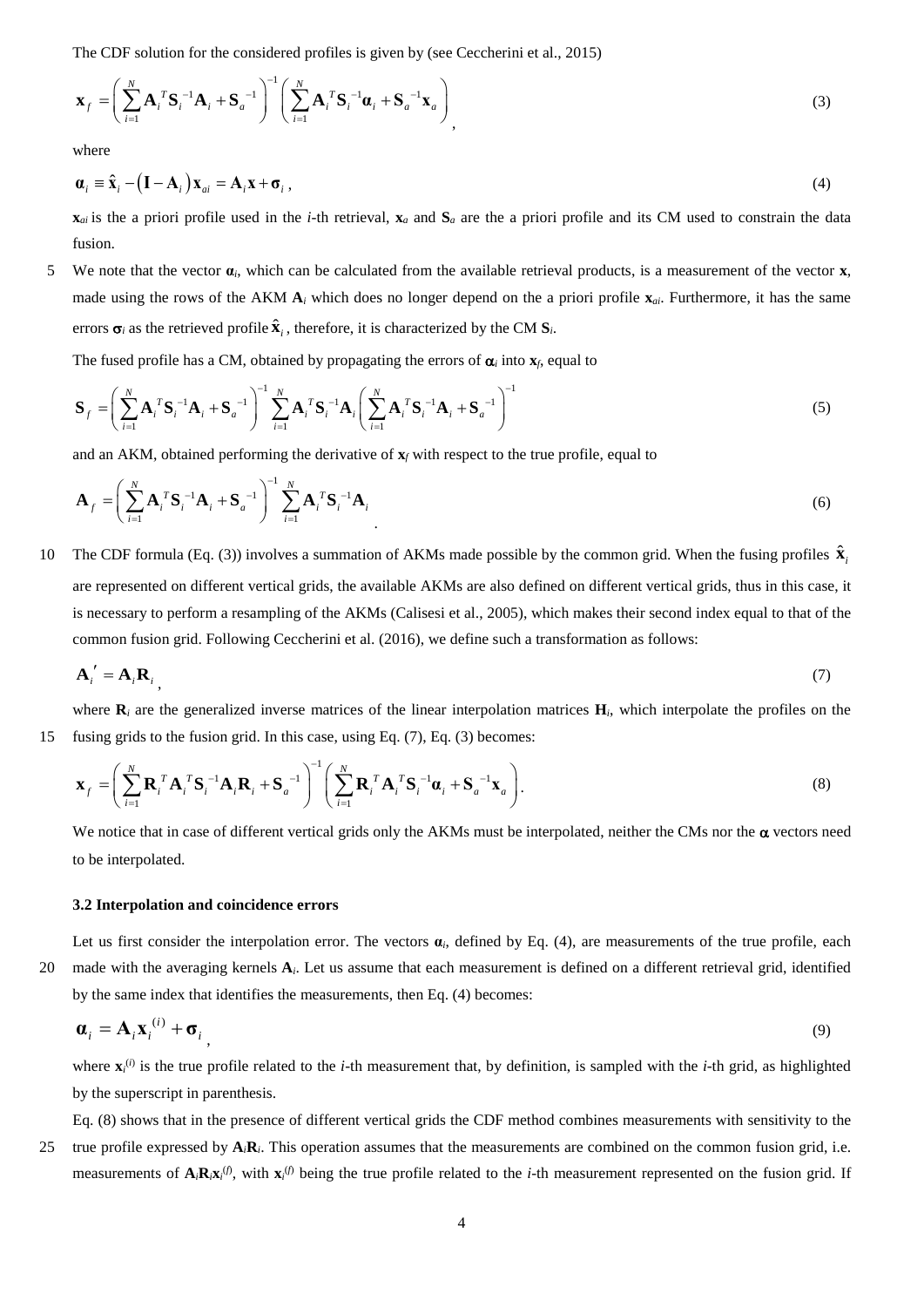using  $\alpha_i$  (Eq. (9)), which is the measurement of  $A_i x_i^{(i)}$ , the estimate of the required measurement  $A_i R_i x_i^{(f)}$  is made with an error equal to  $\mathbf{A}_i \mathbf{x}_i$ <sup>(*i*</sup>)- $\mathbf{A}_i \mathbf{R}_i \mathbf{x}_i$ <sup>(*f*)</sup>.

We can explicitly introduce this error in the expression of  $\alpha_i$  by rearranging Eq. (9) in the following way:

$$
\boldsymbol{\alpha}_{i} = \mathbf{A}_{i} \mathbf{R}_{i} \mathbf{x}_{i}^{(f)} + \mathbf{A}_{i} \left( \mathbf{x}_{i}^{(i)} - \mathbf{R}_{i} \mathbf{x}_{i}^{(f)} \right) + \boldsymbol{\sigma}_{i}
$$
\n(10)

It is useful to introduce for  $\mathbf{x}_i^{(i)}$  and  $\mathbf{x}_i^{(f)}$  the following notations:

$$
\mathbf{x}_i^{(i)} = \mathbf{C}^{(i)} \mathbf{x}_i \tag{11}
$$

$$
\mathbf{x}_i^{(f)} = \mathbf{C}^{(f)} \mathbf{x}_i \tag{12}
$$

5 where **x***<sup>i</sup>* is the true profile related to the *i*-th measurement represented on a very fine grid that includes all the levels of the fusion grid (*f*) and of the N grids (*i*).  $\mathbf{C}^{(i)}$  and  $\mathbf{C}^{(f)}$  are the sampling matrices from the fine grid to the grids (*i*) and to the grid (*f*), respectively.

Substituting Eqs (11) and (12) in Eq. (10), one obtains

$$
\boldsymbol{\alpha}_i = \mathbf{A}_i \mathbf{R}_i \mathbf{C}^{(f)} \mathbf{x}_i + \mathbf{A}_i \left( \mathbf{C}^{(i)} - \mathbf{R}_i \mathbf{C}^{(f)} \right) \mathbf{x}_i + \boldsymbol{\sigma}_i
$$
\n(13)

Let us now also consider the coincidence error. In general, measurements made in different space-time locations are only

10 fused when they lie within a given coincidence criterion. These measurements correspond to different true profiles and the purpose of the data fusion can be the determination of either the mean value of these true profiles or the true profile in a given space-time location identified as the central point of the coincidence intervals. We indicate with  $\bar{x}$  the unknown profile estimated by the data fusion. If we introduce the quantity  $\sigma_{i, coin}$ , which gives the deviation of  $\mathbf{x}_i$  from the unknown profile  $\overline{\mathbf{x}}$  :

$$
\mathbf{X}_{i} = \overline{\mathbf{X}} + \mathbf{\sigma}_{i, coin} \tag{14}
$$

15 Eq. (13) becomes:

$$
\mathbf{a}_{i} = \mathbf{A}_{i} \mathbf{R}_{i} \mathbf{C}^{(f)} \overline{\mathbf{x}} + \mathbf{A}_{i} \left( \mathbf{C}^{(i)} - \mathbf{R}_{i} \mathbf{C}^{(f)} \right) \overline{\mathbf{x}} + \mathbf{A}_{i} \mathbf{C}^{(i)} \mathbf{\sigma}_{i, coin} + \mathbf{\sigma}_{i} =
$$
\n
$$
= \mathbf{A}_{i} \mathbf{R}_{i} \overline{\mathbf{x}}^{(f)} + \mathbf{A}_{i} \left( \mathbf{C}^{(i)} - \mathbf{R}_{i} \mathbf{C}^{(f)} \right) \overline{\mathbf{x}} + \mathbf{A}_{i} \mathbf{C}^{(i)} \mathbf{\sigma}_{i, coin} + \mathbf{\sigma}_{i}
$$
\n(15)

after using Eq. (12) for  $\overline{\mathbf{x}}$ .

An estimate of the quantity  $\mathbf{A}_i (\mathbf{C}^{(i)} - \mathbf{R}_i \mathbf{C}^{(f)}) \overline{\mathbf{x}}$  can be obtained writing  $\overline{\mathbf{x}}$  as the a priori profile plus the deviation  $\sigma_a$ from it:

$$
\overline{\mathbf{x}} = \mathbf{x}_a + \mathbf{\sigma}_a \tag{16}
$$

Substituting Eq. (16) in Eq. (15) and rearranging the terms of the equation, we can define a new quantity,  $\tilde{\mathbf{\alpha}}_i$ , equal to

$$
\tilde{\boldsymbol{\alpha}}_i = \boldsymbol{\alpha}_i - \mathbf{A}_i \left( \mathbf{C}^{(i)} - \mathbf{R}_i \mathbf{C}^{(f)} \right) \mathbf{x}_a =
$$
\n
$$
= \mathbf{A}_i \mathbf{R}_i \overline{\mathbf{x}}^{(f)} + \mathbf{A}_i \left( \mathbf{C}^{(i)} - \mathbf{R}_i \mathbf{C}^{(f)} \right) \boldsymbol{\sigma}_a + \mathbf{A}_i \mathbf{C}^{(i)} \boldsymbol{\sigma}_{i, coin} + \boldsymbol{\sigma}_i
$$
\n(17)

20 Each  $\tilde{\mathbf{a}}_i$  is a measurement of  $\overline{\mathbf{x}}^{(f)}$  made using the rows of the matrix  $\mathbf{A}_i \mathbf{R}_i$  and a total error given by the sum of the noise error  $\sigma_i$  plus the terms  $A_i (C^{(i)} - R_i C^{(f)}) \sigma_a$  and  $A_i C^{(i)} \sigma_{i, coin}$  that can be interpreted as the interpolation error and the coincidence error, respectively.

For the estimate of the interpolation error, we use the a priori CM  $S_a$  of  $\sigma_a$  and, therefore, the interpolation error is characterized by the CM: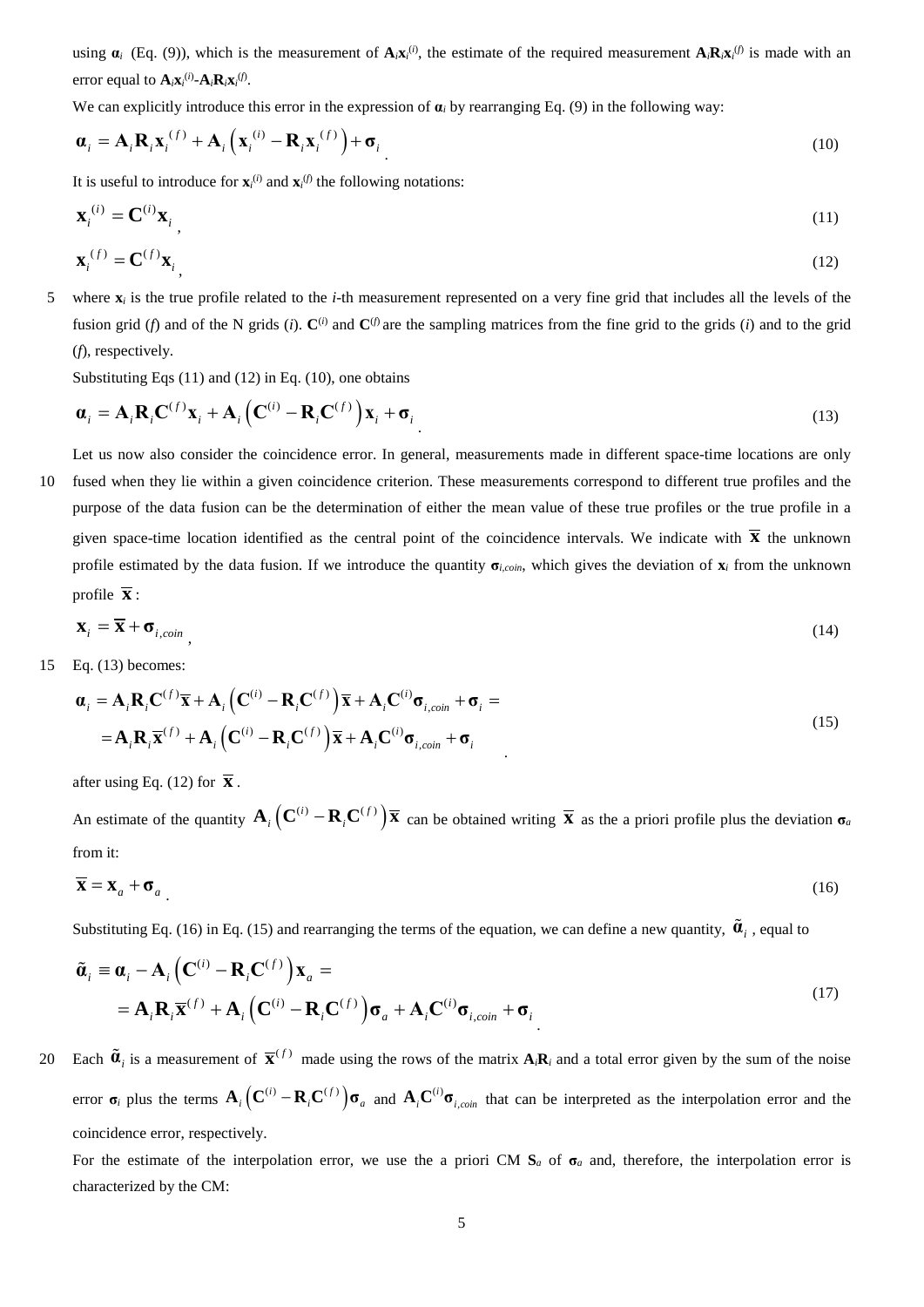$$
\mathbf{S}_{i,\text{int}} = \mathbf{A}_i \left( \mathbf{C}^{(i)} - \mathbf{R}_i \mathbf{C}^{(f)} \right) \mathbf{S}_a \left( \mathbf{C}^{(i)} - \mathbf{R}_i \mathbf{C}^{(f)} \right)^T \mathbf{A}_i^T
$$
\n(18)

To characterize the coincidence error, we introduce the CM  $S_{\text{coin}}$  of  $\sigma_{i,\text{coin}}$ . If  $\overline{X}$  represents the mean value of the true profiles, **S***coin* accounts for the dispersion of the true profiles, thus it depends on the coincidence criteria and it is the same for all the measurements to be fused together. If  $\bar{x}$  represents the true profile in a specific space-time location,  $S_{\text{coin}}$  is zero if the measurement is exactly in that location and it increases going away from that location. The values of **S***coin* as a function of

5 space-time location should reflect the variability of the true profile with the location. Then, the coincidence error is

$$
\mathbf{S}_{i, coin} = \mathbf{A}_i \mathbf{C}^{(i)} \mathbf{S}_{coin} \mathbf{C}^{(i)T} \mathbf{A}_i^T
$$
 (19)

In conclusion, the CDF formula, given by Eq. (3), can be modified to account for the interpolation and coincidence errors by replacing **α***<sup>i</sup>* with

$$
\tilde{\boldsymbol{\alpha}}_i = \boldsymbol{\alpha}_i - \mathbf{A}_i \left( \mathbf{C}^{(i)} - \mathbf{R}_i \mathbf{C}^{(f)} \right) \mathbf{x}_a
$$
\n(20)

and **S***<sup>i</sup>* with

characterized by the CM

$$
\tilde{\mathbf{S}}_i = \mathbf{S}_i + \mathbf{S}_{i, \text{int}} + \mathbf{S}_{i, \text{coin}} \tag{21}
$$

10 The CM given by Eq. (21) is also used in place of  $S_i$  in Eqs (5, 6) for the calculation of the CM and AKM of the fused profile.

### **4 Tests with the upgraded algorithm: results and discussion**

## **4.1 The effect on fused profiles**

The test cases of fusion 2 and 3 shown in Section 2 are here repeated with the modified method described in Subsection 3.2.

- 15 In Figures 4 and 5, we report the noise errors, the interpolation errors and the coincidence errors related, respectively, to case 2 and case 3, for both TIR and UV measurements. These errors are calculated as the square root of the diagonal elements of **S***i*, **S***i,int* and **S***i,coin*, respectively. In case 2, the vertical grids are different for the two measurements and since the fusion grid coincides with the vertical grid of the UV measurement, the interpolation errors are different from zero for the TIR measurement and equal to zero for the UV measurement. The coincidence errors are equal to zero in both TIR and UV
- 20 measurements because the true profiles are the same. In case 3, the interpolation errors are equal to zero for both TIR and UV measurements because the fusion grid coincides with that of the fusing profiles. The coincidence errors are instead different from zero because the true profiles are different and their CMs, chosen equal for both TIR and UV measurements, are obtained considering an error of 5% of the a priori profile (consistent with the difference between the true profiles) and a correlation length of 6 km.
- 25 Figures 6 and 7 show the fused profiles and the residuals obtained with the modified algorithm compared with the same quantities reported in the central and right panels of Figures 2 and 3, respectively. In both tests, the modified method provides residuals that are significantly smaller than those obtained with the original CDF method.

These tests show that the upgrade of the CDF method proposed in Subsection 3.2 solves the problems observed in Section 2 that occur when either the fusing profiles are retrieved on different vertical grids or they refer to different true profiles. The 30 modified method is a generalization of the CDF that allows its application to a wide range of cases.

#### **4.2 The effect on errors and number of DOF**

We now look at the effect of the generalized method on the errors and on the number of DOF. Figures 8 and 9 show the errors of the fused profile when we use either the original or the modified method for the cases 2 and 3, respectively. These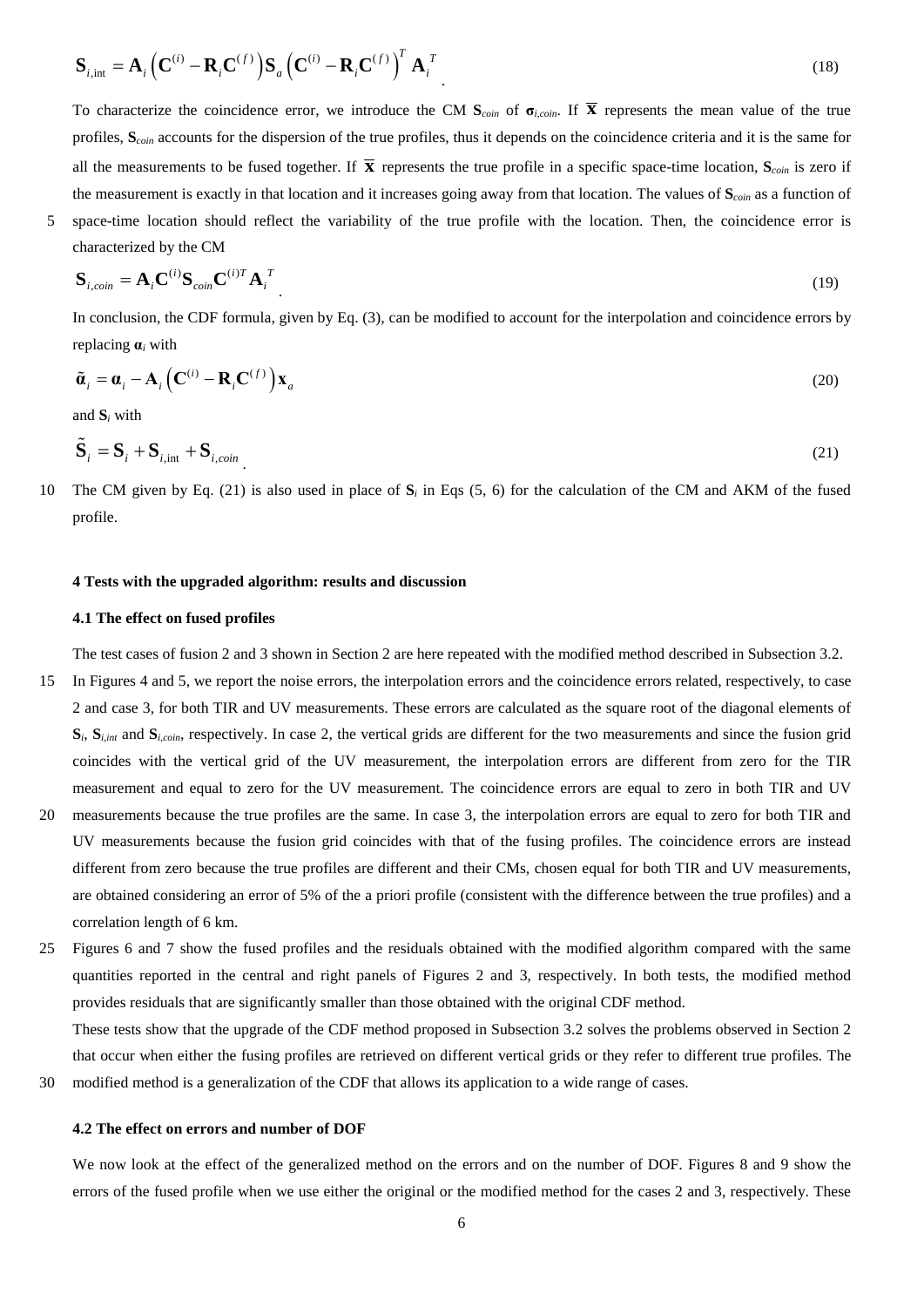errors are calculated as the square root of the diagonal elements of **S***<sup>f</sup>* given in Eq. (5), where, in the modified method, **S***<sup>i</sup>* is replaced by  $\tilde{\bf S}_i$ . For the three cases described in Section 2, Table 1 gives the number of DOF of the profiles obtained from the individual TIR and UV measurements, and from the CDF method using both the original and the generalized formulation. The numbers of DOF are calculated as the trace of the AKMs. For the fused products the AKM is  $A_f$  given by

- 5 Eq. (6), where, in the generalized formulation,  $S_i$  is replaced by  $\tilde{S}_i$ . The introduction of the interpolation error (case 2) does not significantly modify the errors and determines a decrease of the number of DOF of the fused profile of about 1. The introduction of the coincidence error (case 3) determines a significant increase of the errors and a small decrease of the number of DOF of the fused profile equal to about 0.5. However, in both cases the number of DOF of the fused profile obtained with the modified method is larger than the number of DOF of the 10 individual fusing profiles, proving the information gain provided by the fusion.
- From the analysis of errors and number of DOF we deduce that the interpolation error has the largest impact on the vertical resolution, while the coincidence error has the largest impact on the errors. However, these numerical results depend on the values that interpolation and coincidence errors have in the single cases.

#### **5 Other error sources**

- 15 In this paper, we considered simulated measurements, which generally do not include all the error components that are present in real measurements. When real measurements are considered, there are other important error sources that can cause inconsistency among the fusing profiles, such as forward model errors, due for example to approximations in the model and uncertainties in atmospheric and instrumental parameters. When performing data fusion, these errors can also lead to quality loss and show problems similar to those described in Section 2. These problems can be avoided by accounting for them in
- 20 the CDF formulation. In particular, Eq. (21) can be modified to account for an extra CM term, **S***i,other*, as follows:

$$
\tilde{\mathbf{S}}_i = \mathbf{S}_i + \mathbf{S}_{i,other} + \mathbf{S}_{i,int} + \mathbf{S}_{i,coin} \tag{22}
$$

# **6 Conclusions**

We analyzed the problem posed by the application of the CDF method to vertical profiles obtained with different instruments, which use different retrieval grids and observe different true profiles. To this purpose, we studied simulated ozone profile measurements expected from the MTG payload for the S4 mission of the Copernicus programme: namely,

- 25 those provided by the IRS in the thermal infrared and by the UVN spectrometer in the ultraviolet. The study showed that the CDF algorithm works well when the fusing profiles are represented on the same vertical grid and refer to the same true profile, otherwise the algorithm provides unsatisfactory results because the fused profile differs from the mean of the true profiles significantly more than the fusing profiles. In the latter case, the CDF method, which uses all the existing information for the determination of the best fused profile, is exploiting as useful information the differences due to the 30 inconsistency of the measurements and provides unrealistic fused profiles.
- In order to overcome this new problem, we performed a theoretical analysis that led to a generalization of the CDF method to the cases in which interpolation and coincidence errors occur. The interpolation error is present when the vertical grids of the fusing profiles differ from the fusion grid, meaning that an interpolation of the AKMs is necessary. In this case, the interpolated AKMs are only an approximation of the real AKMs on the fusion grid. The coincidence error is a consequence
- 35 of the fact that the fusing profiles are not generally co-located in space and time, thus referring to different true profiles. The generalized algorithm allows for these inconsistencies and provides fused profiles that are in better agreement with the true profiles than those obtained with the original CDF algorithm.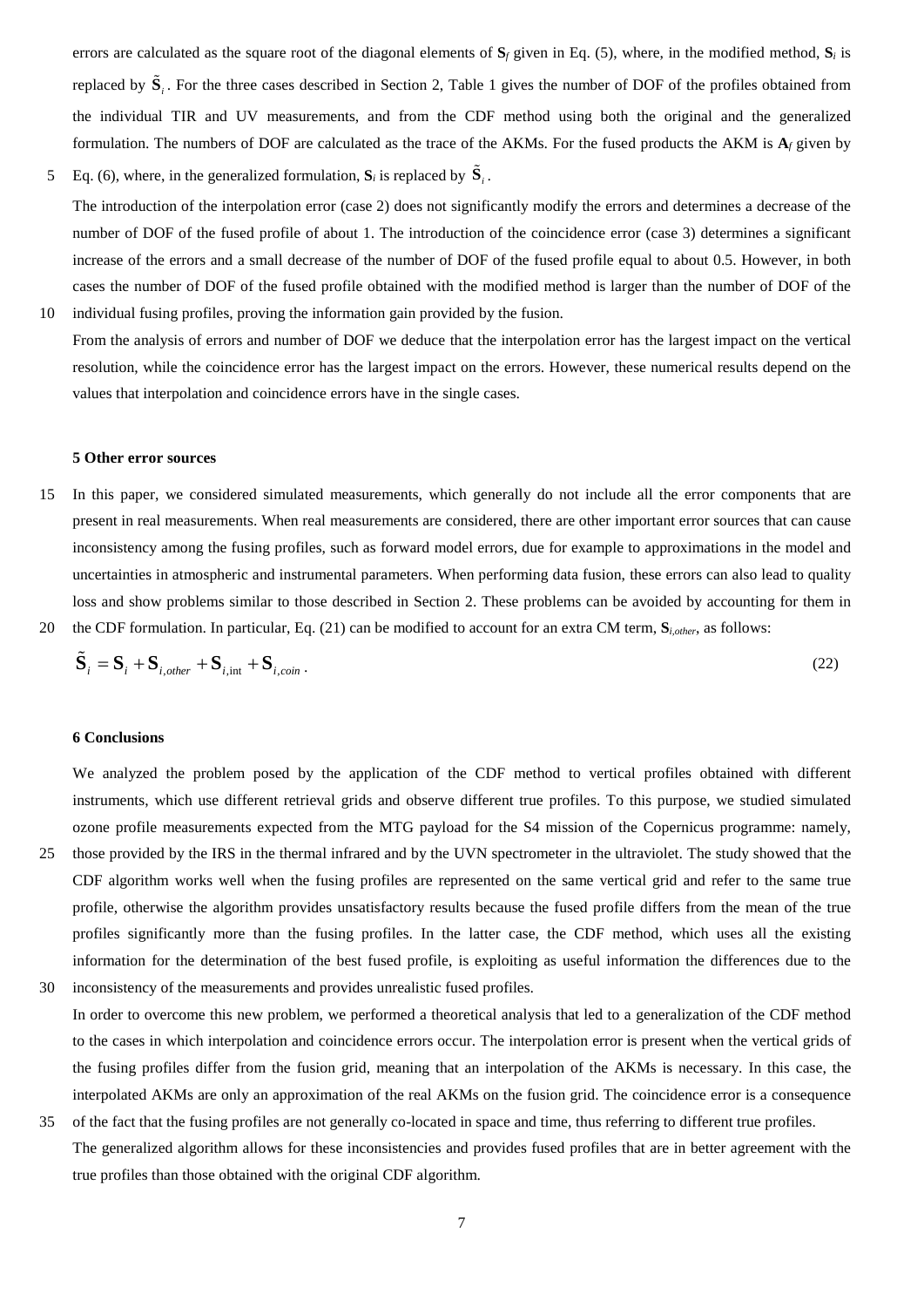With the new algorithm, the fusion generally provides fused profiles that are also better than the fusing profiles in terms of total error and number of DOF. However, a more comprehensive error budget, which may even cause the fused profile to have larger errors than the fusing profiles (coincidence and interpolation errors do not have to be considered for the individual fusing profiles), is now considered. If neither of the qualifiers (total error and number of DOF) is improved, the

5 fusion process is not justified.

An approach similar to that used to account for interpolation and coincidence errors can also be useful to include other error components, such as forward model errors, in the fusion process.

10 *Author contribution.* SC deduced the expression of the interpolation and coincidence errors and wrote the draft version of the paper. BC suggested the idea to introduce the interpolation and coincidence errors and contributed to the interpretation of the results. NZ wrote the Python code of the complete data fusion. CT and SDB performed the simulation of the infrared measurements. JK performed the simulation of the ultraviolet measurements. UC put together the team of authors and coordinated its activity. RD deeply revised the manuscript.

15

*Data availability.* The data of the simulations presented in the paper are available upon request to the authors.

20 *Competing interests.* The authors declare that they have no conflict of interest.

*Acknowledgments.* The results presented in this paper arise from research activities conducted in the framework of the AURORA project [\(http://www.aurora-copernicus.eu/\)](http://www.aurora-copernicus.eu/) supported by the Horizon 2020 research and innovation programme of 25 the European Union (Call: H2020-EO-2015; Topic: EO-2-2015) under Grant Agreement N. 687428.

### **References**

Aires, F., Aznay, O., Prigent, C., Paul, M., and Bernardo, F.: Synergistic multi-wavelength remote sensing versus a posteriori combination of retrieved products: Application for the retrieval of atmospheric profiles using MetOp-A, J. Geophys. Res., 117, D18304, 2012.

30

Calisesi, Y., ,Soebijanta, V. T., and .Oss, R. v.: .Regridding of remote soundings: formulation and application to ozone profile comparison, J. Geophys. Res., 110, D23306, doi:10.1029/2005JD006122, 2005.

Ceccherini, S.: Equivalence of measurement space solution data fusion and complete fusion, J. Quant. Spectrosc. Radiat., 35 182, 71-74, 2016.

Ceccherini, S., and Ridolfi, M.: Technical Note: Variance-covariance matrix and averaging kernels for the Levenberg-Marquardt solution of the retrieval of atmospheric vertical profiles, Atmos. Chem. Phys., 10, 3131-3139, 2010.

40 Ceccherini, S., Carli, B., Pascale, E., Prosperi, M., Raspollini, P. and Dinelli, B.M.: Comparison of measurements made with two different instruments of the same atmospheric vertical profile, Appl. Opt., 42, 6465–6473, 2003.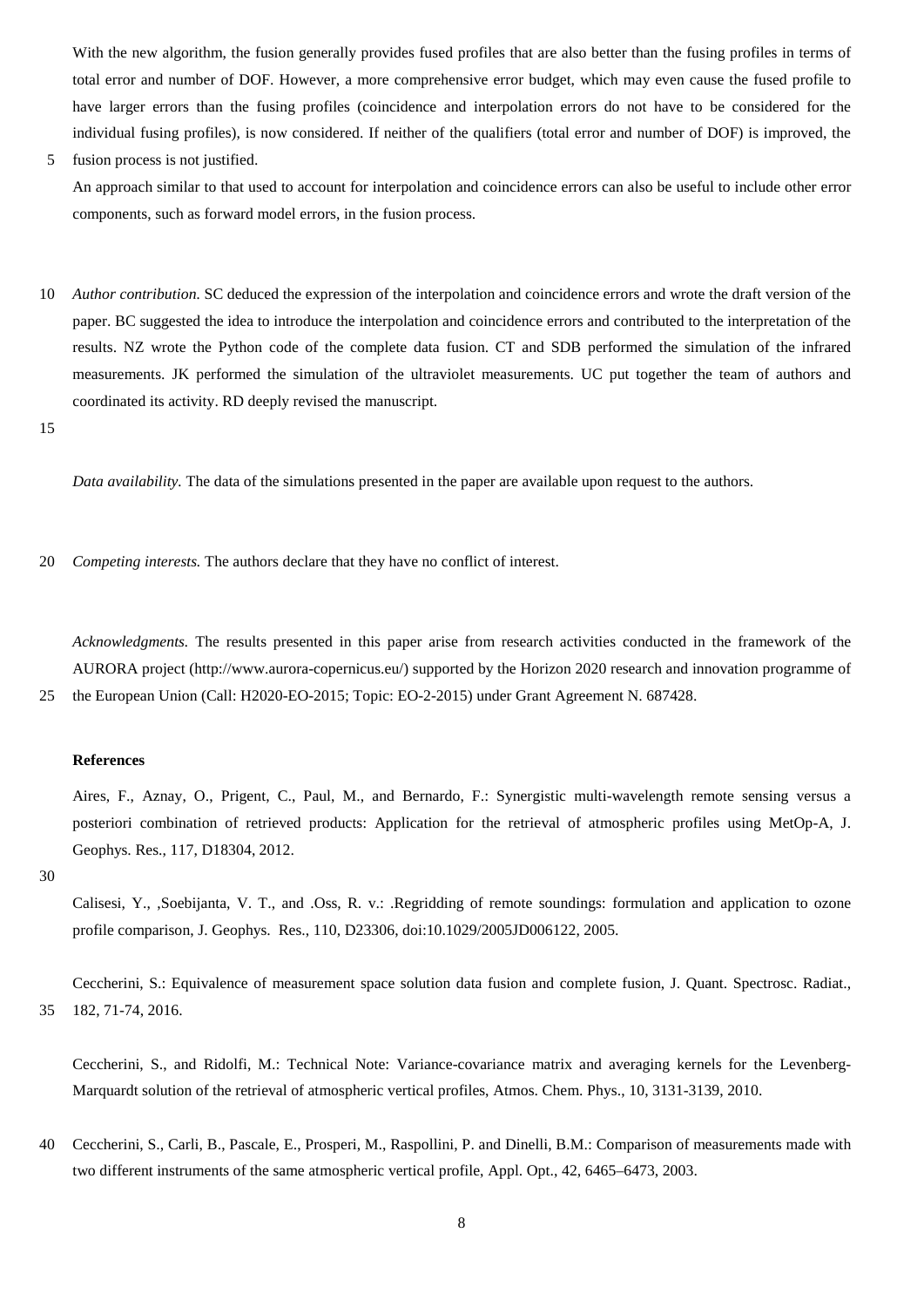Ceccherini, S., Raspollini, P., and Carli, B.: Optimal use of the information provided by indirect measurements of atmospheric vertical profiles, Opt. Express., 17, 4944–4958, 2009.

5 Ceccherini, S., Carli, B., Cortesi, U., Del Bianco, S. and Raspollini P.: Retrieval of the vertical column of an atmospheric constituent from data fusion of remote sensing measurements, J. Quant. Spectrosc. Radiat., 111, 507-514, 2010a.

Ceccherini, S., Cortesi, U., Del Bianco, S., Raspollini P., and Carli B.: IASI-METOP and MIPAS-ENVISAT data fusion, Atmos. Chem. Phys., 10, 4689-4698, 2010b.

10

Ceccherini, S., Carli, B., and Raspollini, P.: The average of atmospheric vertical profiles, Opt. Express, 22, 24808-24816, 2014.

Ceccherini, S., Carli, B., and Raspollini, P.: Equivalence of data fusion and simultaneous retrieval, Opt. Express, 23, 8476- 15 8488, 2015.

Ceccherini, S., Carli, B., and Raspollini, P.: Vertical grid of retrieved atmospheric profiles, J. Quant. Spectrosc. Radiat., 174, 7-13, 2016.

- 20 Cortesi, U., Del Bianco, S., Ceccherini, S., Gai, M., Dinelli, B.M., Castelli, E., Oelhaf, H., Woiwode, W., Höpfner, M., and Gerber, D.: Synergy between middle infrared and millimeter-wave limb sounding of atmospheric temperature and minor constituents, Atmos. Meas. Tech., 9, 2267-2289, 2016.
- Costantino, L., Cuesta, J., Emili, E., Coman, A., Foret, G., Dufour, G., Eremenko, M., Chailleux, Y., Beekmann, M. and 25 Flaud, J.-M.: Potential of multispectral synergism for observing ozone pollution by combining IASI-NG and UVNS measurements from the EPS-SG satellite, Atmos. Meas. Tech., 10, 1281–1298, 2017.

Cuesta, J., Eremenko, M., Liu, X., Dufour, G., Cai, Z., Höpfner, M., von Clarmann, T., Sellitto, P., Foret, G., Gaubert, B., Beekmann, M., Orphal, J., Chance, K., Spurr, R., and Flaud, J.-M.: Satellite observation of lowermost tropospheric ozone by 30 multispectral synergism of IASI thermal infrared and GOME-2 ultraviolet measurements over Europe, Atmos. Chem. Phys., , 13, 9675–9693, 2013.

ESA: Sentinel-4: ESA's Geostationary Atmospheric Mission for Copernicus Operational Services, SP-1334, April 2017, available at [http://esamultimedia.esa.int/multimedia/publications/SP-1334/SP-1334.pdf,](http://esamultimedia.esa.int/multimedia/publications/SP-1334/SP-1334.pdf) 2017.

35

Fu, D., Worden, J. R., Liu, X., Kulawik, S. S., Bowman, K. W., and Natraj, V.: Characterization of ozone profiles derived from Aura TES and OMI Radiances. Atmos. Chem. Phys., 13, 3445–3462, doi: 10.5194/acp-13-3445-2013, 2013.

Hache, E., Attié, J.-L., Tourneur, C., Ricaud, P., Coret, L., Lahoz, W. A., El Amraoui, L., Josse, B., Hamer, P., Warner, J.,

40 Liu, X., Chance, K., Höpfner, M., Spurr, R., Natraj, V., Kulawik, S., Eldering, A., and Orphal, J.: The added value of a visible channel to a geostationary thermal infrared instrument to monitor ozone for air quality, Atmos. Meas. Tech., 7, 2185- 2201, https://doi.org/10.5194/amt-7-2185-2014, 2014.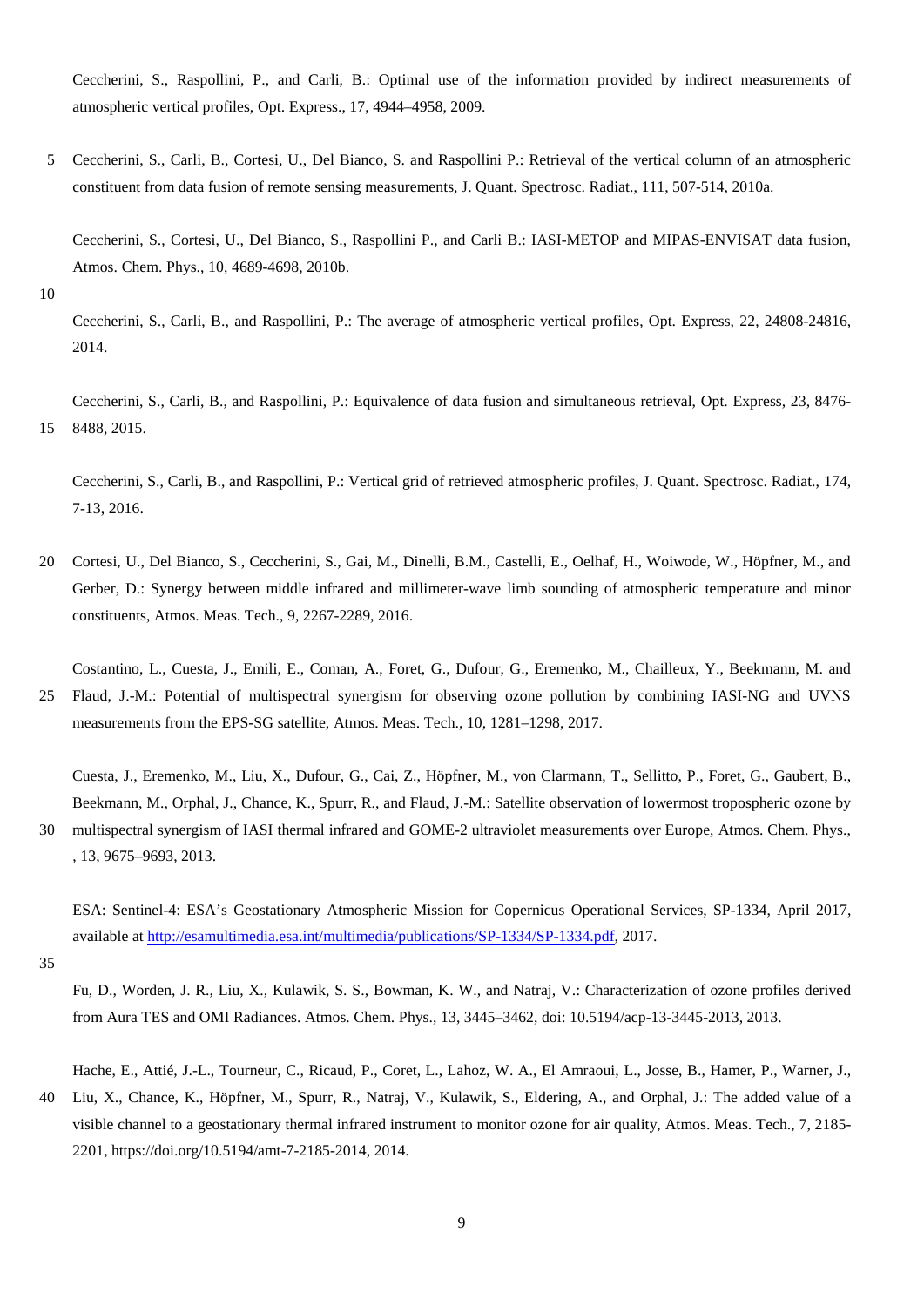Kroon, M., de Haan, J. F., Veefkind, J. P., Froidevaux, L., Wang, R., Kivi, R. and Hakkarainen, J. J.: Validation of operational ozone profiles from the Ozone Monitoring Instrument, J. Geophys. Res., 116, D18305, doi[:10.1029/2010JD015100, 2011.](http://dx.doi.org/10.1029/2010JD015100)

5 Lahoz, W. A., Peuch, V.-H., Orphal, J., Attié, J.-L., Chance, K., Liu, X., Edwards, D., Elbern, H., Flaud, J.-M., Claeyman, M., and El Amraoui, L.: Monitoring air quality from space: The case for the geostationary platform. Bull. Amer. Meteorol. Soc., 93, 221-233, doi: 10.1175/BAMS-D-11-00045.1, 2012

Landgraf, J., and Hasekamp, O. P.: Retrieval of tropospheric ozone: The synergistic use of thermal infrared emission and 10 ultraviolet reflectivity measurements from space, J. Geophysics. Res., 112, D08310, doi:10.1029/2006JD008097, 2007

Liu, X., Bhartia, P. K., Chance, K., Spurr, R. J. D., and Kurosu, T. P.: Ozone profile retrievals from the Ozone Monitoring Instrument, Atmos. Chem. Phys., 10, 2521-2537, https://doi.org/10.5194/acp-10-2521-2010, 2010.

15 McPeters, R.D., and Labow, G.J.: Climatology 2011: An MLS and sonde derived ozone climatology for satellite retrieval algorithms, J. Geophys. Res., 117, D10303, doi:10.1029/2011JD017006, 2012.

Miles, G. M., Siddans, R., Kerridge, B. J., Latter, B. G., and Richards, N. A. D.: Tropospheric ozone and ozone profiles retrieved from GOME-2 and their validation, Atmos. Meas. Tech., 8, 385-398, https://doi.org/10.5194/amt-8-385-2015, 20 2015.

Natraj, V., Liu, X., Kulawik, S., Chance, K., Chatfield, R., Edwards, D. P., Eldering, A., Francis, G., Kurosu, T., Pickering, K., Spurr, R., and Worden, H.: Multispectral sensitivity studies for the retrieval of tropospheric and lowermost tropospheric ozone from simulated clear sky GEO-CAPE measurements. Atmos. Environ., 45, 7151–7165, doi: 25 10.1016/j.atmosenv.2011.09.014 , 2011.

Rodgers, C.D., Inverse Methods for Atmospheric Sounding: Theory and Practice, Vol. 2 of Series on Atmospheric, Oceanic and Planetary Physics, World Scientific, Singapore, 2000.

30 Timmermans, R. M. A., Lahoz, W. A., Attié, J.-L., Peuch, V.-H., Curier, R. L., Edwards, D. P., Eskes, H. J., and Builtjes, P. J. H.: Observing System Simulation Experiments for air quality. Atmos. Environ., 115, 199-213, doi:10.1016/j.atmosenv.2015.05.032, 2015.

Worden, J., Liu, X., Bowman, K., Chance, K., Beer, R., Eldering, A., Gunson, M., and Worden, H.: Improved tropospheric 35 ozone profile retrievals using OMI and TES radiances, Geophys. Res. Lett., 34, L01809, doi: 10.1029/2006GL027806, 2007.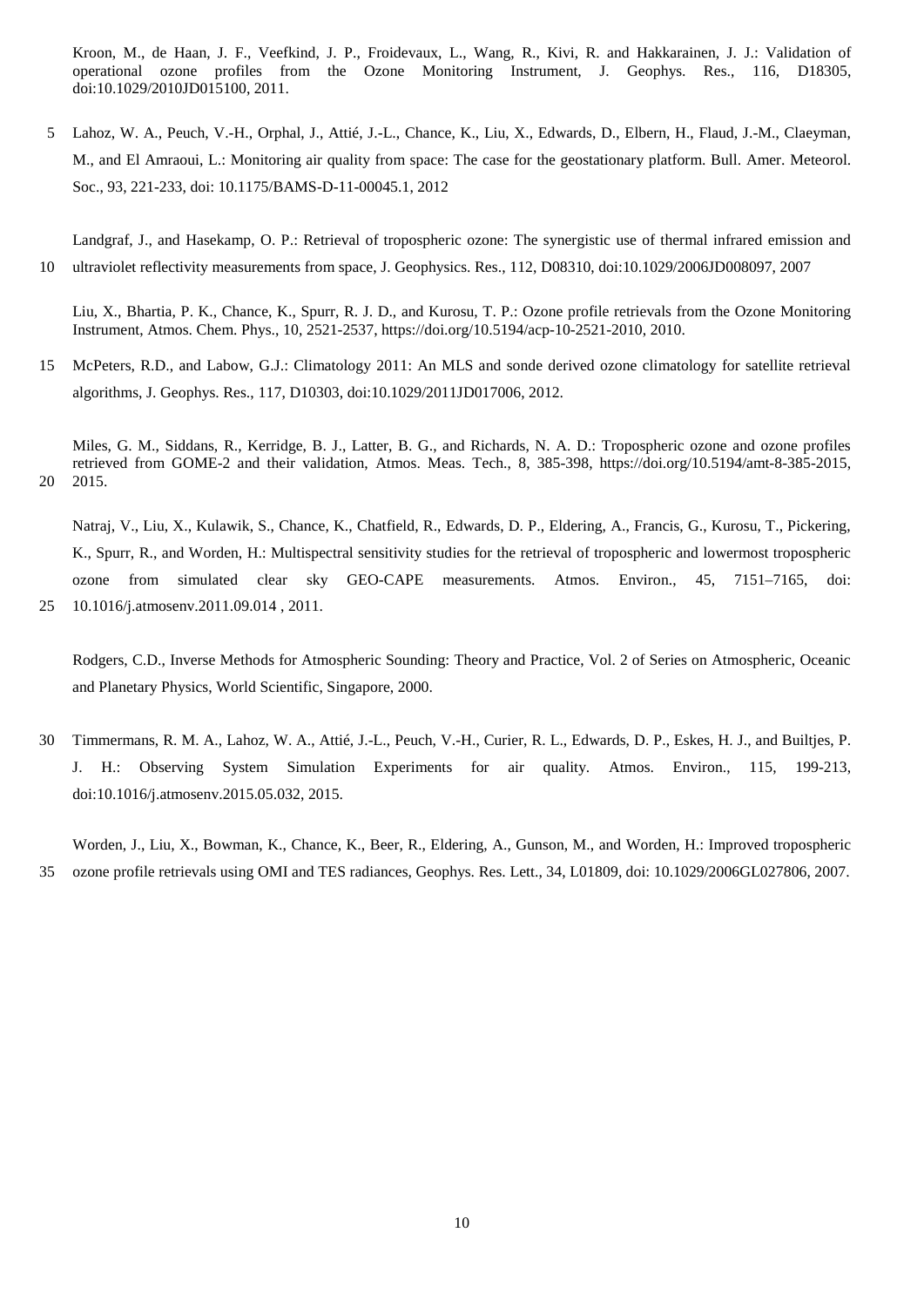10

|               | ΠR  | TV  | <b>FUS</b> | <b>FUS new</b> |
|---------------|-----|-----|------------|----------------|
| <b>Case 1</b> | 4.7 | າ າ | 5.6        |                |
| <b>Case 2</b> | 47  |     |            | -c             |

**Case 3** 4.8 3.2 5.6 5.1

**Table 1. Number of DOF of the profiles obtained with the TIR measurement, the UV measurement, the original fusion method and the modified fusion method for each of the three cases described in Section 2.**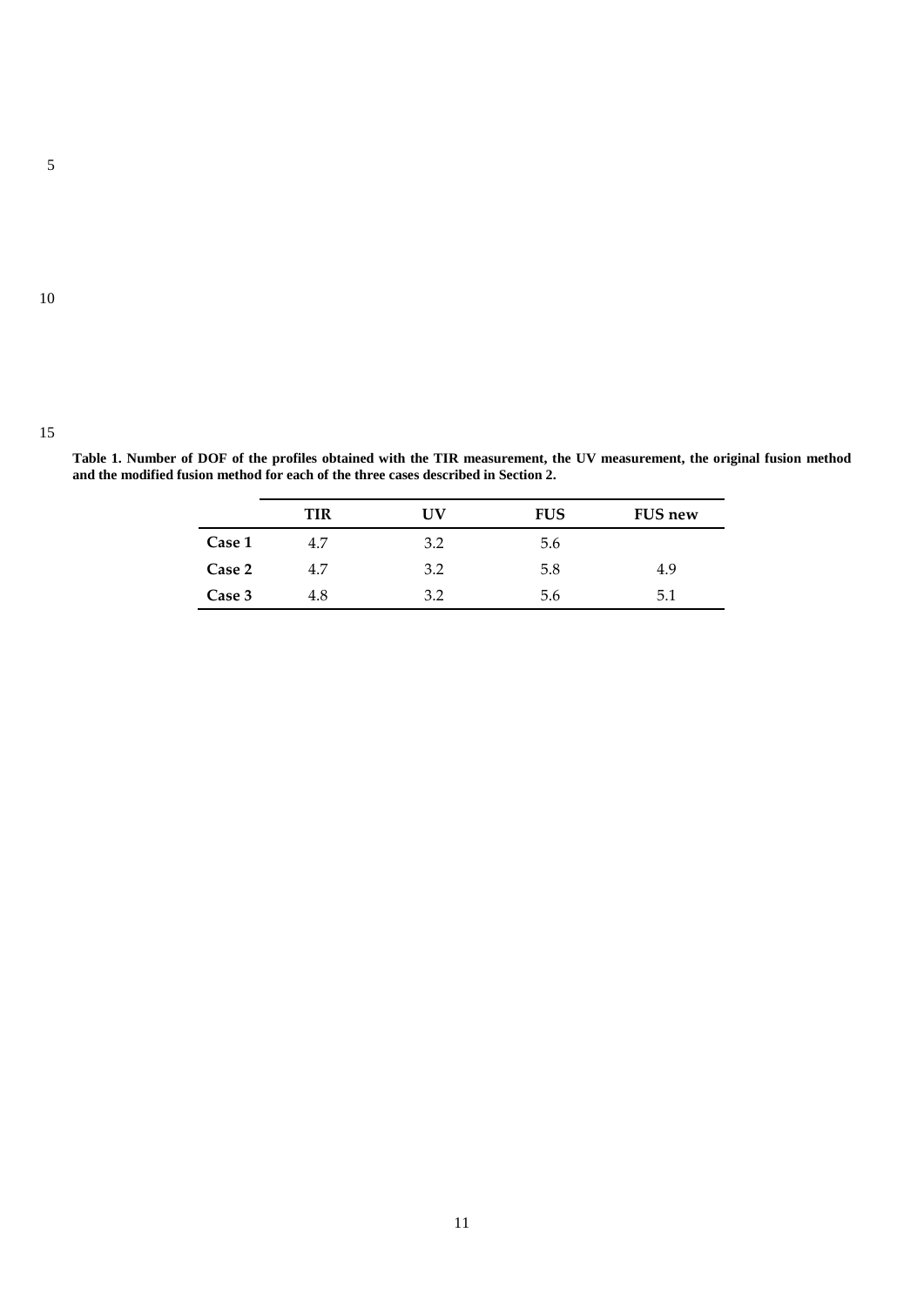

**Figure 1. Left panel: true ozone profiles related to TIR (red line) and UV (blue line) measurements. Central panel: ozone profiles obtained from TIR measurement (red line), from UV measurement (blue line), from the data fusion (black line) compared with the** 10 **mean value of the true profiles (green line). Right panel: residual errors obtained as differences of the ozone profiles obtained from** 

**TIR measurement (red line), from UV measurement (blue line) and from data fusion (black line) from the mean value of true profiles. All the reported quantities are related to case 1.**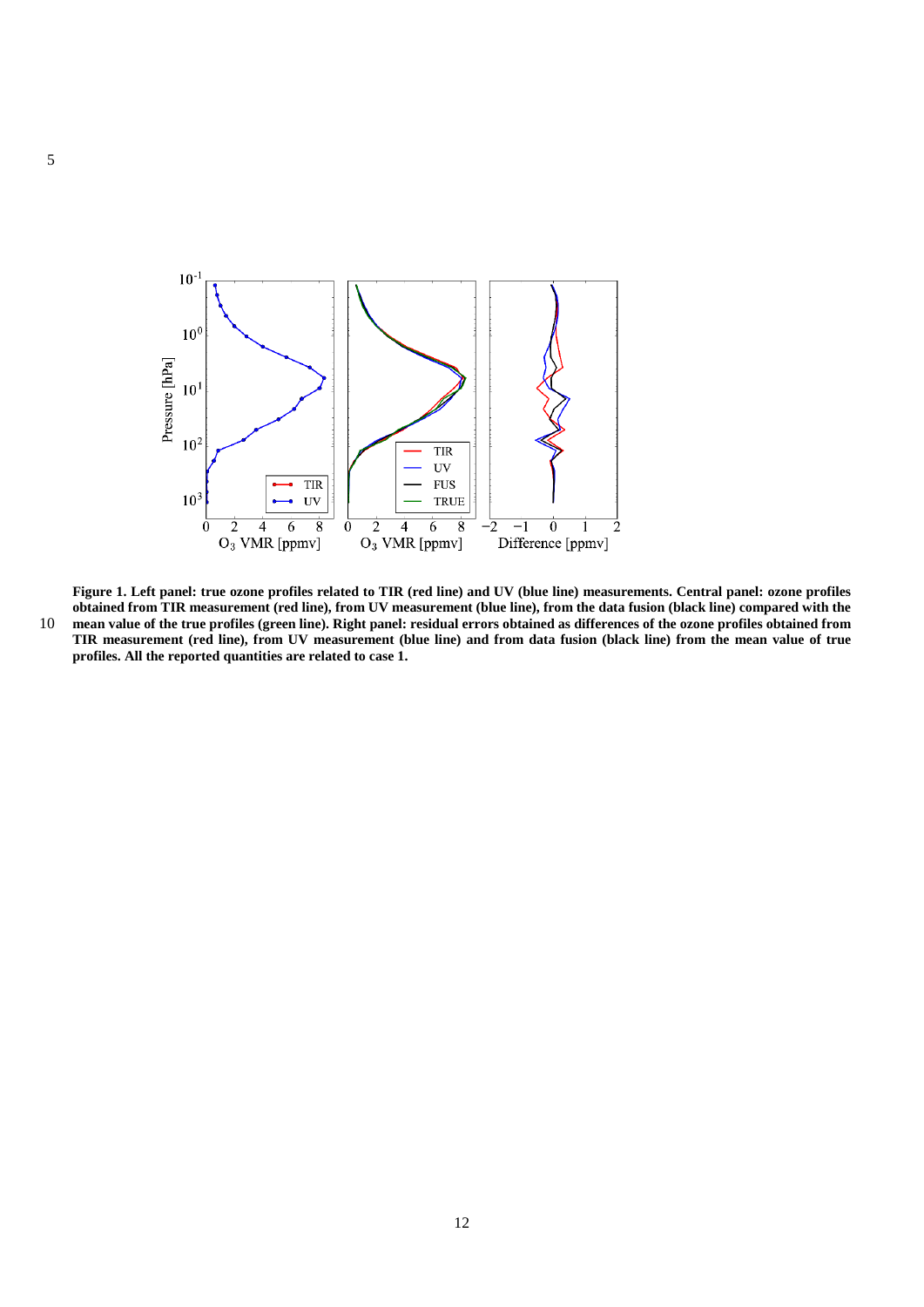

**Figure 2. As Figure 1 in case 2.**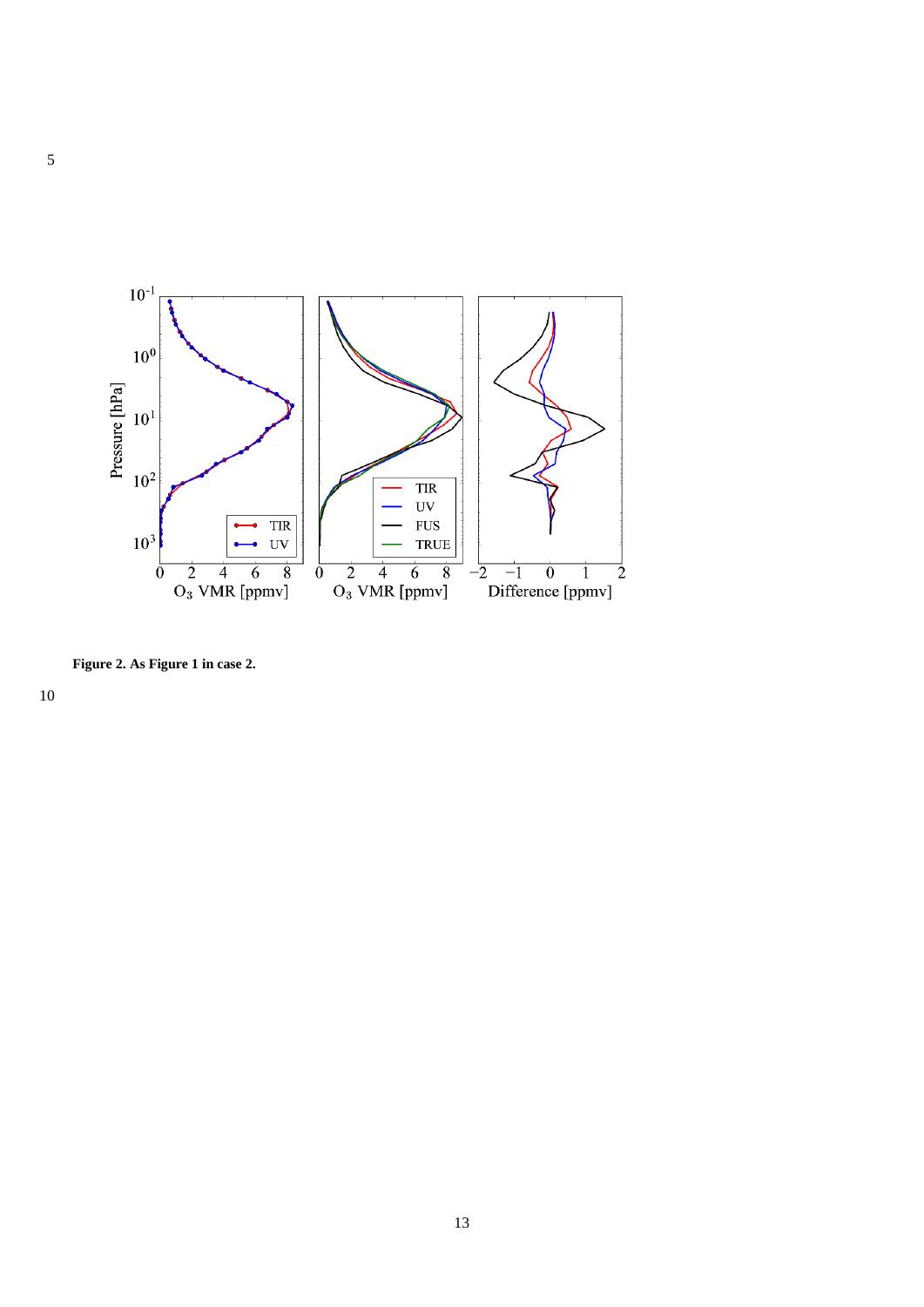

**Figure 3. As Figure 1 in case 3.**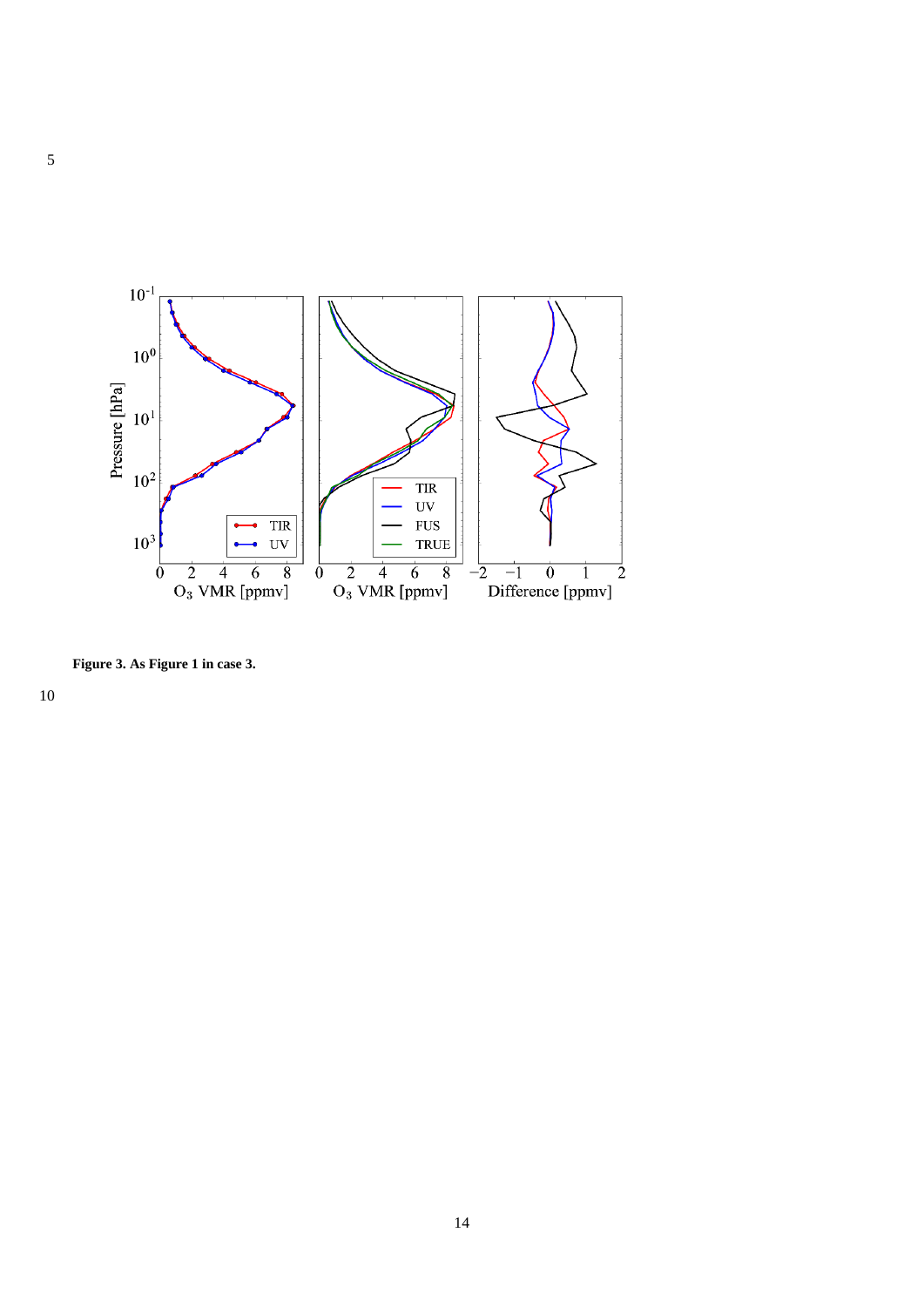

**Figure 4. Noise errors (red lines), interpolation errors (green lines) and coincidence errors (blue lines) in case 2 for TIR and UV measurements.**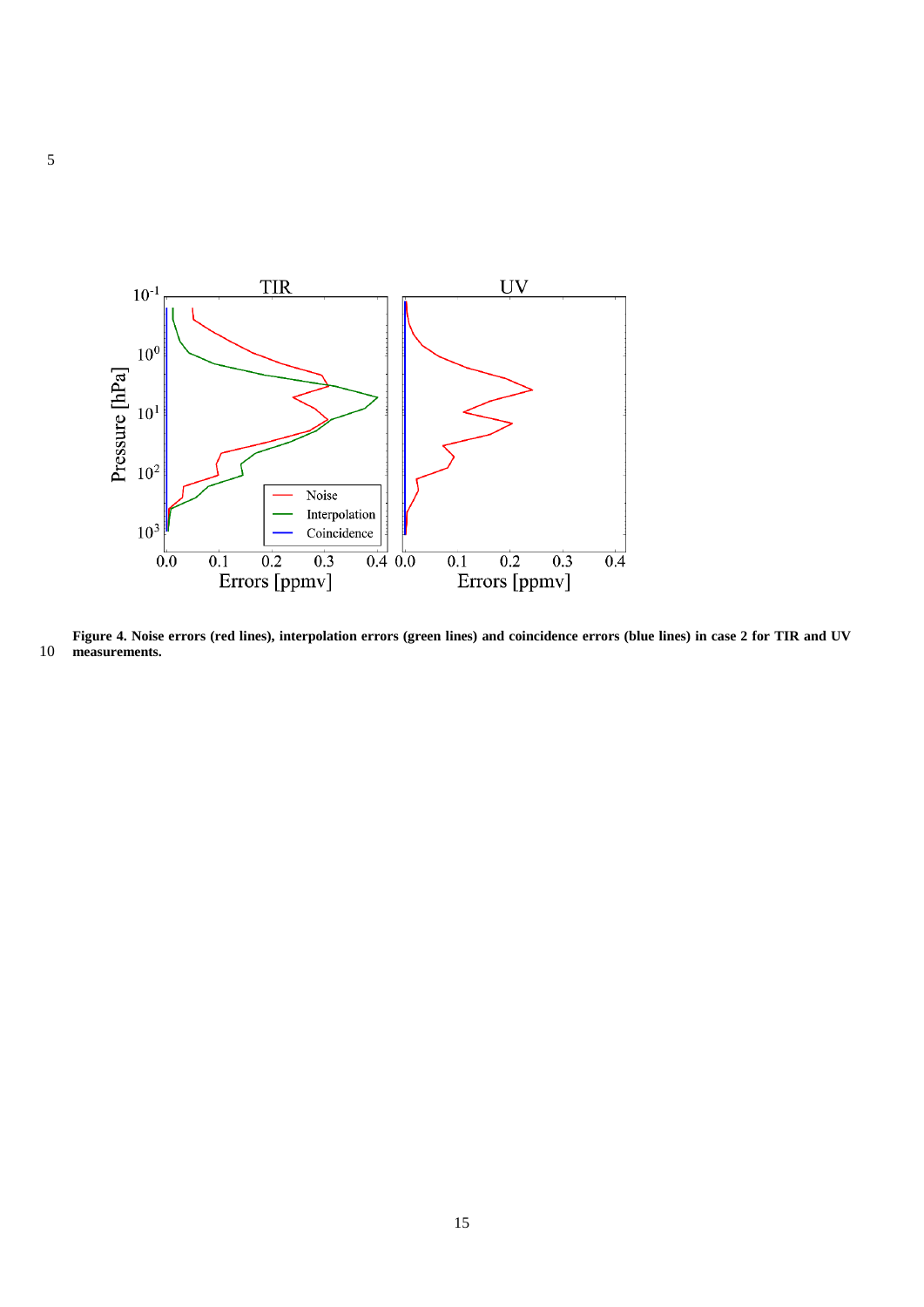

**Figure 5. As Fig. 4 in case 3.**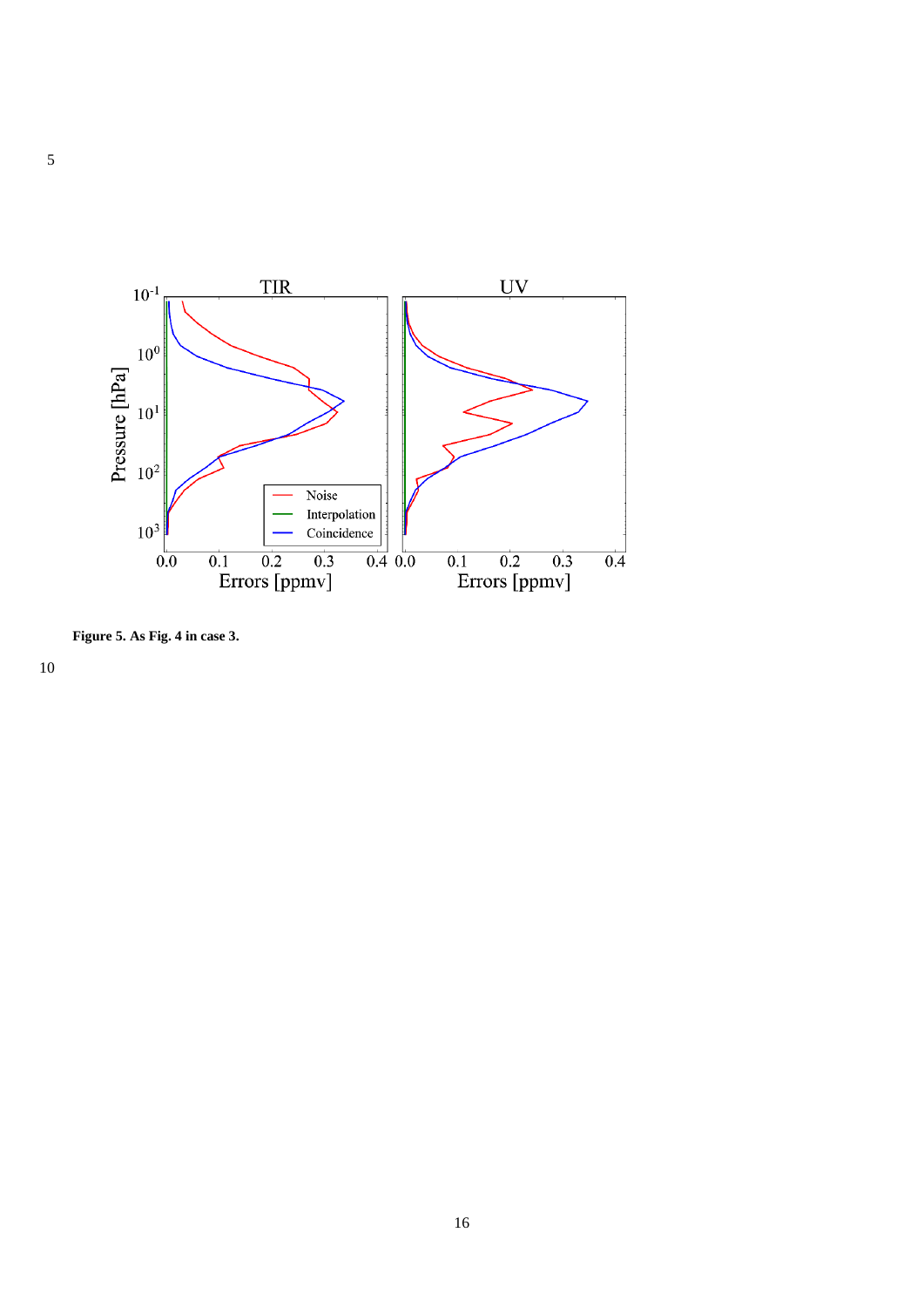

**Figure 6. The fused profile and the residual error obtained with the modified algorithm (magenta lines) compared with the same quantities of the central and right panels of Figure 2.**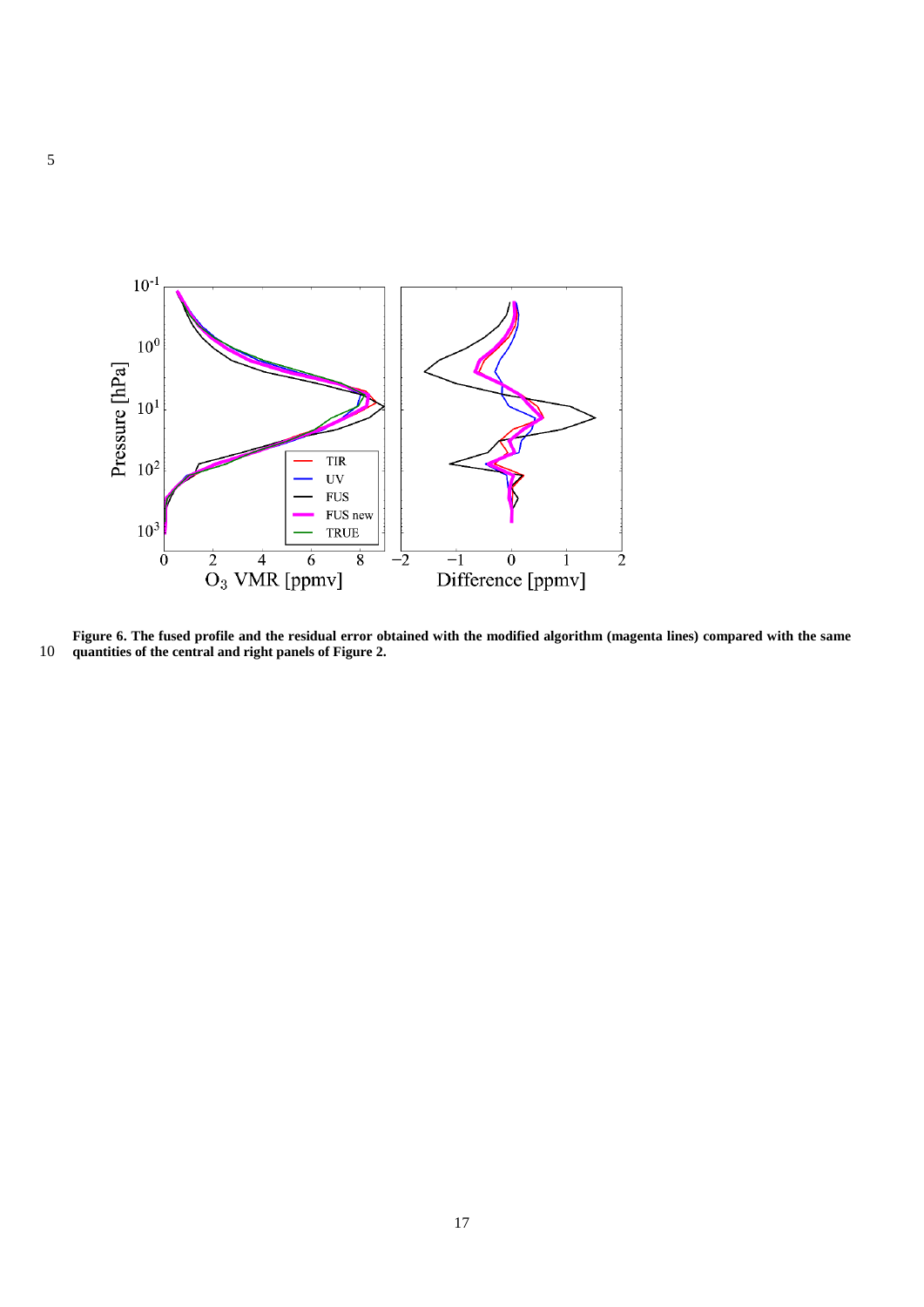

**Figure 7. The fused profile and the residual error obtained with the modified algorithm (magenta lines) compared with the same quantities of the central and right panels of Figure 3.**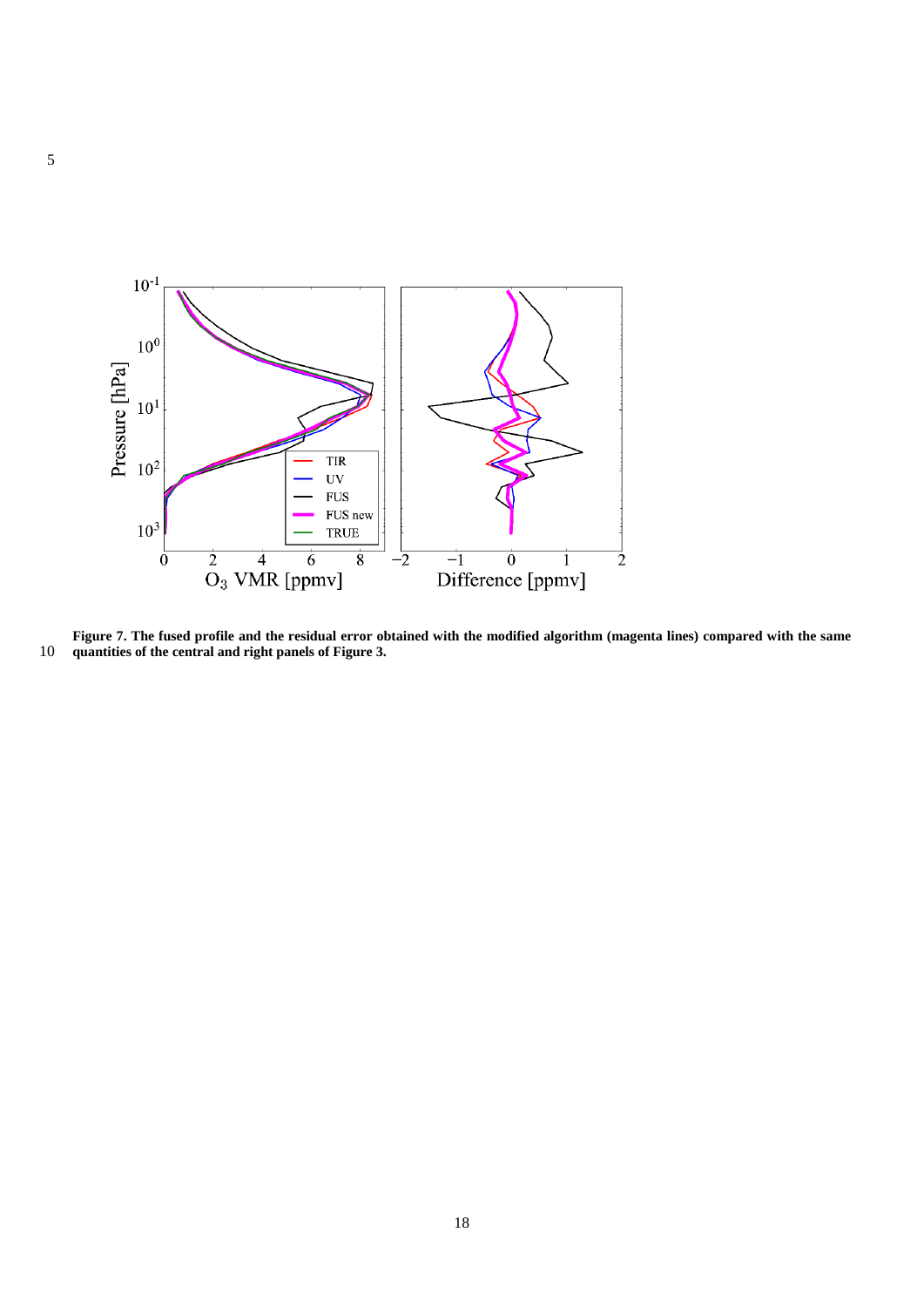

**Figure 8. Errors of the fused profile when we use the original (black line) and the generalized (magenta line) CDF for case 2.**